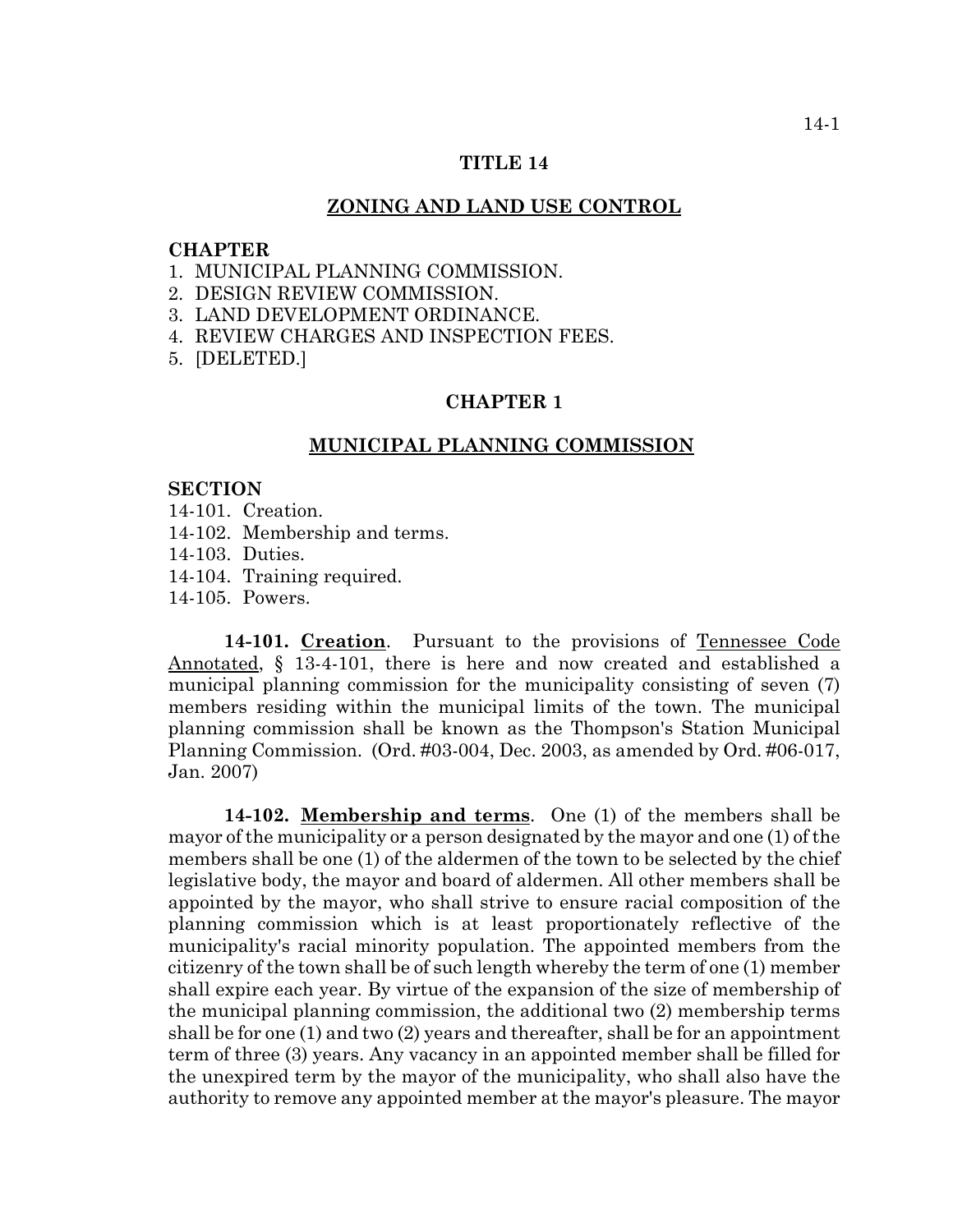shall, upon expiration of a member's term(s), either reappoint a member(s) for an additional three (3) year term(s) or make a new appointment of a citizenry member for a three (3) year term. The alderman of the chief legislative body's term serving on the municipal planning commission shall be for that alderman's term of office as a member of the chief legislative body. (Ord. #06-017, Jan. 2007)

**14-103. Duties**. Pursuant to Tennessee Code Annotated, § 13-4-102, the planning commission of the municipality shall elect a chair among its appointed members. The terms of the chair shall be one (1) year with eligibility for re-election. The planning commission shall adopt rules for the transactions, findings and determinations, which shall be a public record. The planning commission shall adopt by-laws at its organizational meeting, appoint such employees and staff as it may deem necessary for its work and funding for the planning commission shall be within amounts appropriated for the purpose by the mayor and board of aldermen.

The secretary of the municipal planning commission shall keep an official record of all minutes and other documents filed and acted upon by the municipal planning commission and shall execute, as required, approvals made by said body. (Ord. #03-004, Dec. 2003)

**14-104. Training required**. Each planning commissioner shall, within one (1) year of initial appointment and each calender year thereafter, attend a minimum of four (4) hours of training and continuing education in one (1) or more of the subjects as listed in Tennessee Code Annotated,  $\S$  13-4-101(c)(5). Certification shall be made by December 31 of each calendar year. The requisite attendance by written statement filed with the secretary of such individual's respective planning commission. Each such requisite statement shall identify the date of the program attended, its subject matter, location, sponsors and the time spent in each program. The town shall be responsible for paying the training and continuing education course registration and travel expenses for each planning commissioner. (Ord. #03-004, Dec. 2003)

**14-105. Powers**. The planning commission shall have all powers to promote municipal planning as set forth in Tennessee Code Annotated, §§ 13-4-103, et seq., to carry out all planning functions for the municipality within the parameters of state law. (Ord. #03-004, Dec. 2003)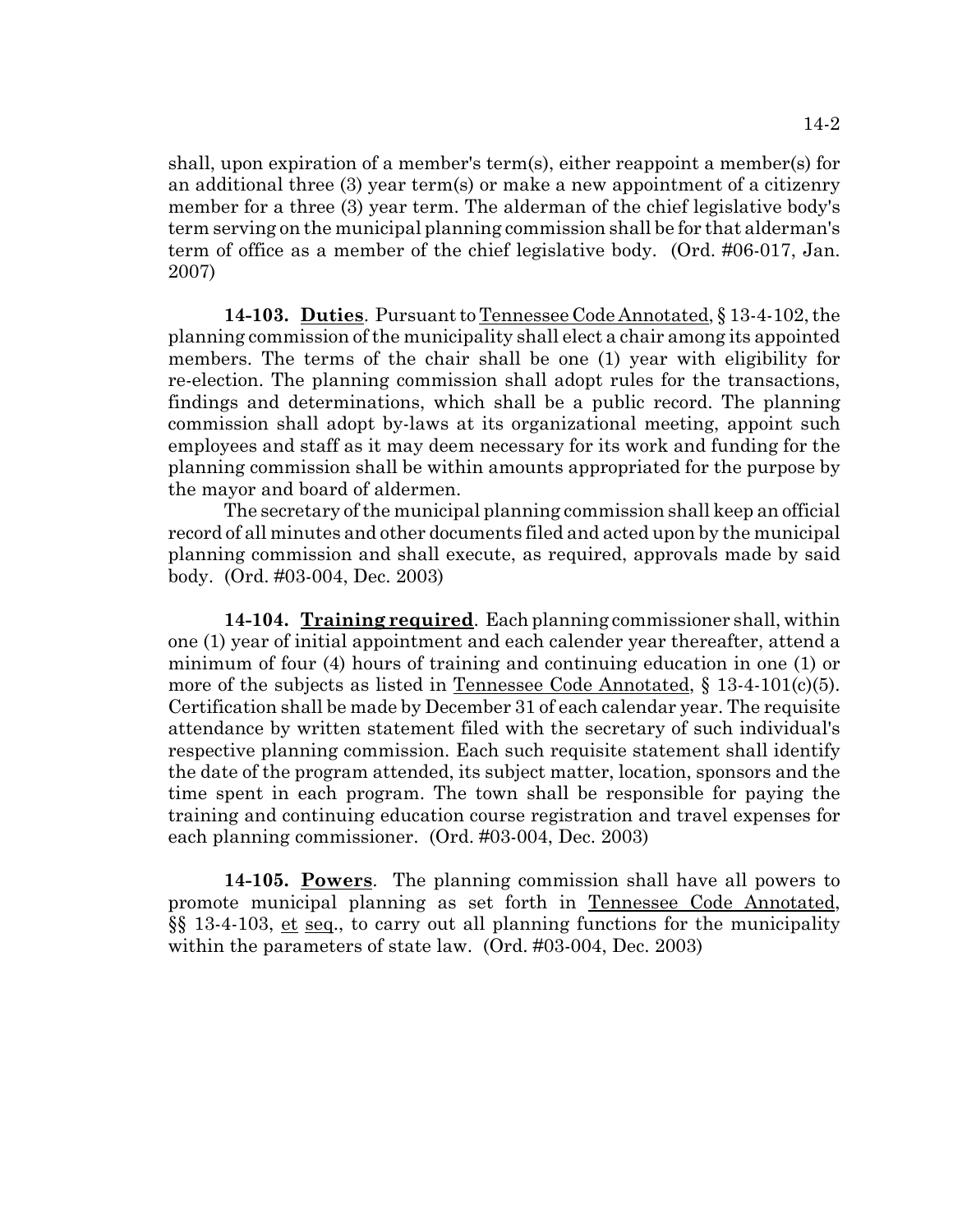## **DESIGN REVIEW COMMISSION**<sup>1</sup>

#### **SECTION**

14-201. Creation and authority.

14-202. Membership.

14-203. Subordinate to planning commission; appeal.

**14-201. Creation and authority**. There is here and now created a design review commission for the Town of Thompson's Station, Tennessee which shall have the authority to develop general guidelines and to develop procedures for the approval of such guidelines for the exterior appearance of all non-residential property, multi-family residential property (as defined in the 2015 International Building Code or as it related to the prospective version(s) of the International Building Code adopted and utilized by the Town of Thompson's Station) and any entrance to non-residential developments within the municipality.

A copy of the "Design Guidelines," adopted by the town September 9, 2008, is located in Appendix B of this code or a current copy may be requested from the Planning and Codes Office for the Town of Thompson's Station. (Ord. #07-002, Feb. 2007, modified, as replaced by Ord. #2020-010, Oct. 2020 *Ch2\_8-2-21*)

**14-202. Membership**. The mayor shall appoint the members of the design review commission from residents of the municipality as a whole, including, if possible, members with either architectural or engineering knowledge, or any other person having experience in non-residential building. (Ord. #07-002, Feb. 2007, as replaced by Ord. #2020-010, Oct. 2020 *Ch2\_8-2-21)*

**14-203. Subordinate to planning commission; appeal**. The authority granted to the design review commission of the town is subordinate to and in no way exceeds the authority delegated to the Thompson's Station Municipal Planning Commission pursuant to Tennessee Code Annotated, title 13, chapter 4, as amended.

Any property owner aggrieved by a decision promulgated under the guidelines of the design review commission may appeal such decision to the Thompson's Station Municipal Planning Commission for review of the decisions made by filing a written appeal with the office of the town recorder not less than

<sup>1</sup> Municipal code reference

Design guidelines: Appendix B.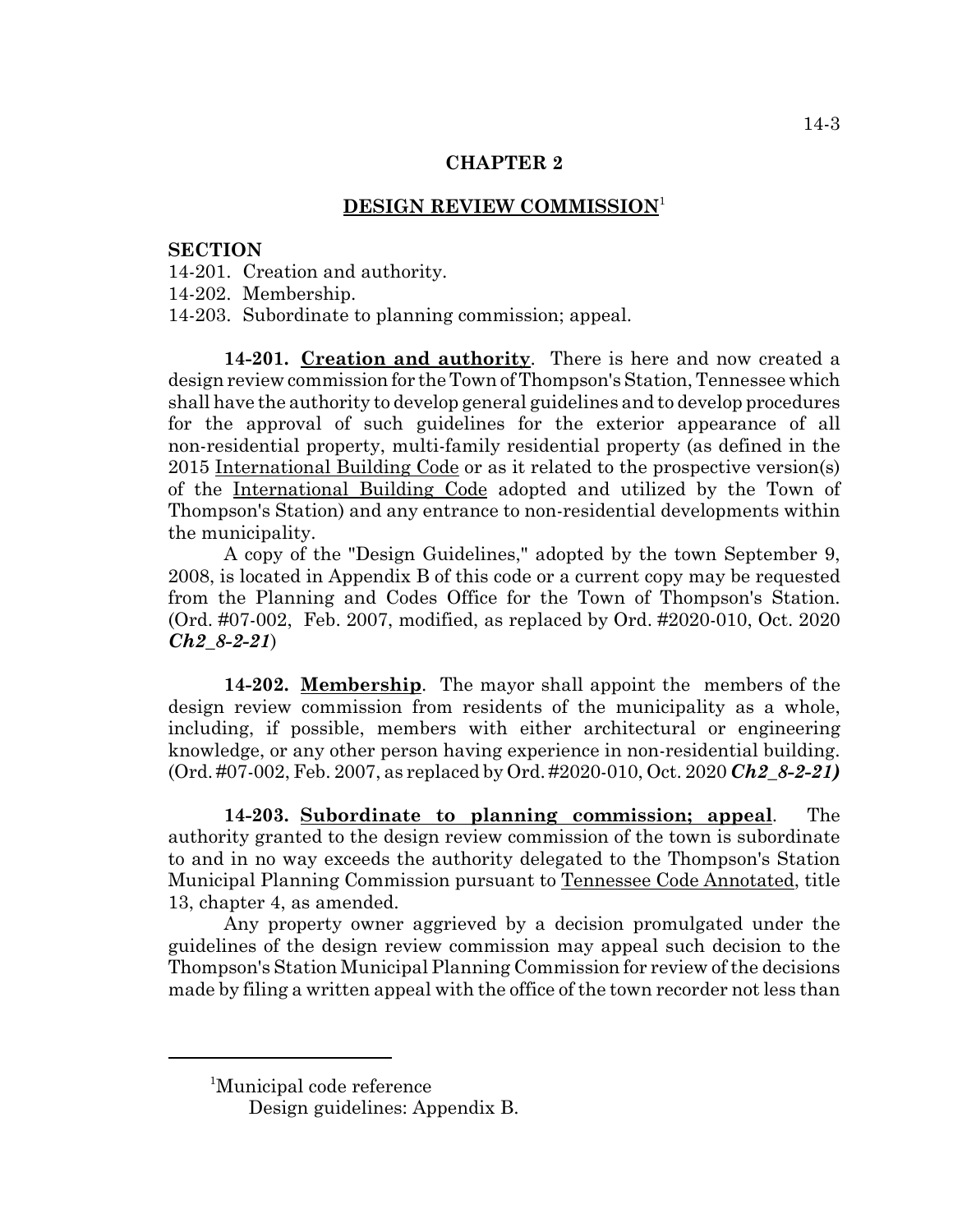thirty (30) days following the decision of the design review commission. Said appeal shall be de novo. (Ord. #07-002, Feb. 2007)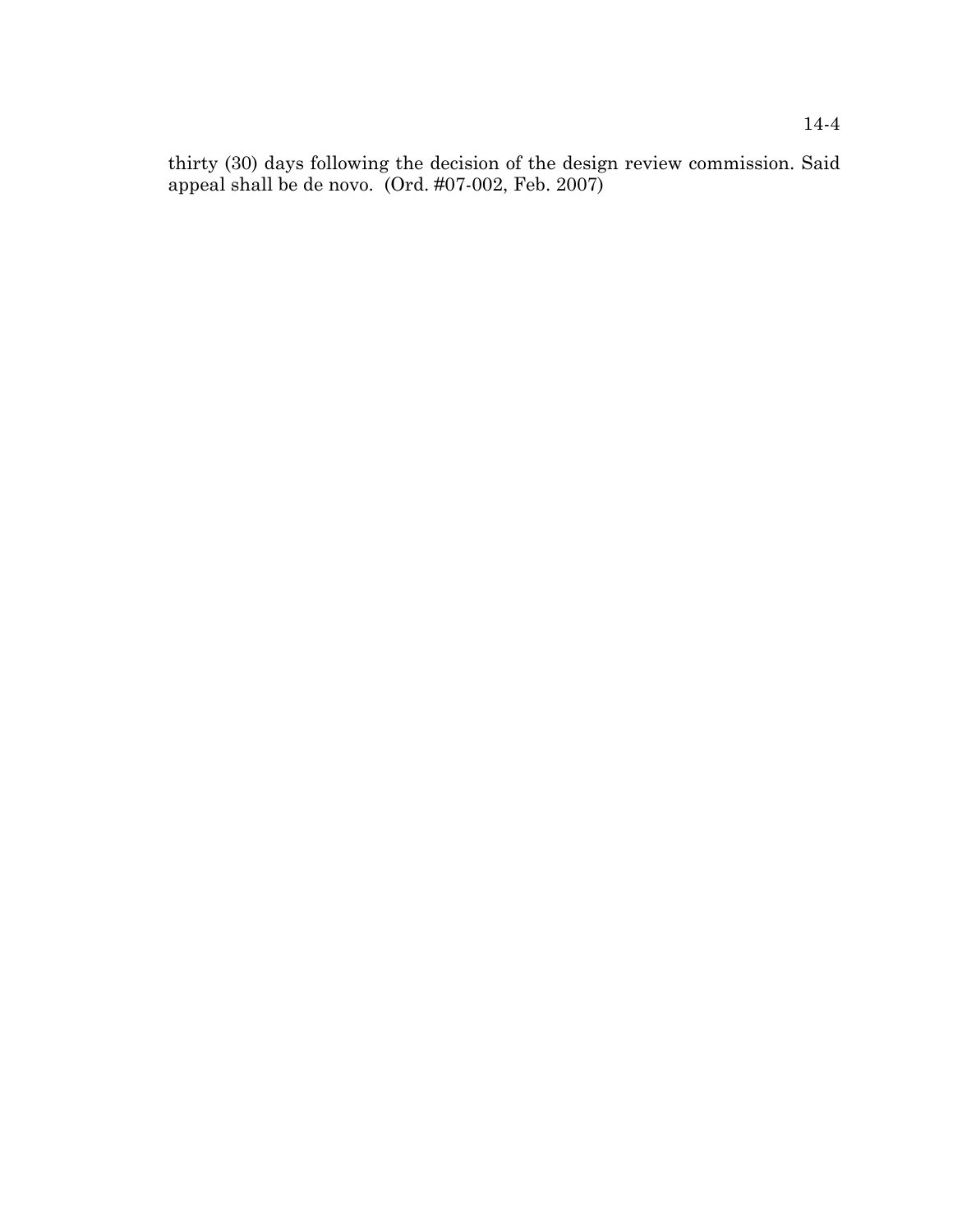#### **LAND DEVELOPMENT ORDINANCE**

# **SECTION**

14-301. Land development ordinance.

**14-301. Land development ordinance**. Land use and development within the town shall be governed and regulated by the land development ordinance, including the sector map and zoning map contained therein, adopted by Ord. #2015-007 and any amendments thereto. Said ordinance and any amendments thereto are published as separate documents, but are included herein by reference and shall not be amended or repealed by an update of the municipal code.<sup>1</sup> (as replaced by Ord. #2015-007, Sept. 2015 *Ch2\_8-2-21*)

<sup>&</sup>lt;sup>1</sup>Ordinance #2015-007, and any amendments thereto, are published as separate documents and are of record in the office of the town recorder.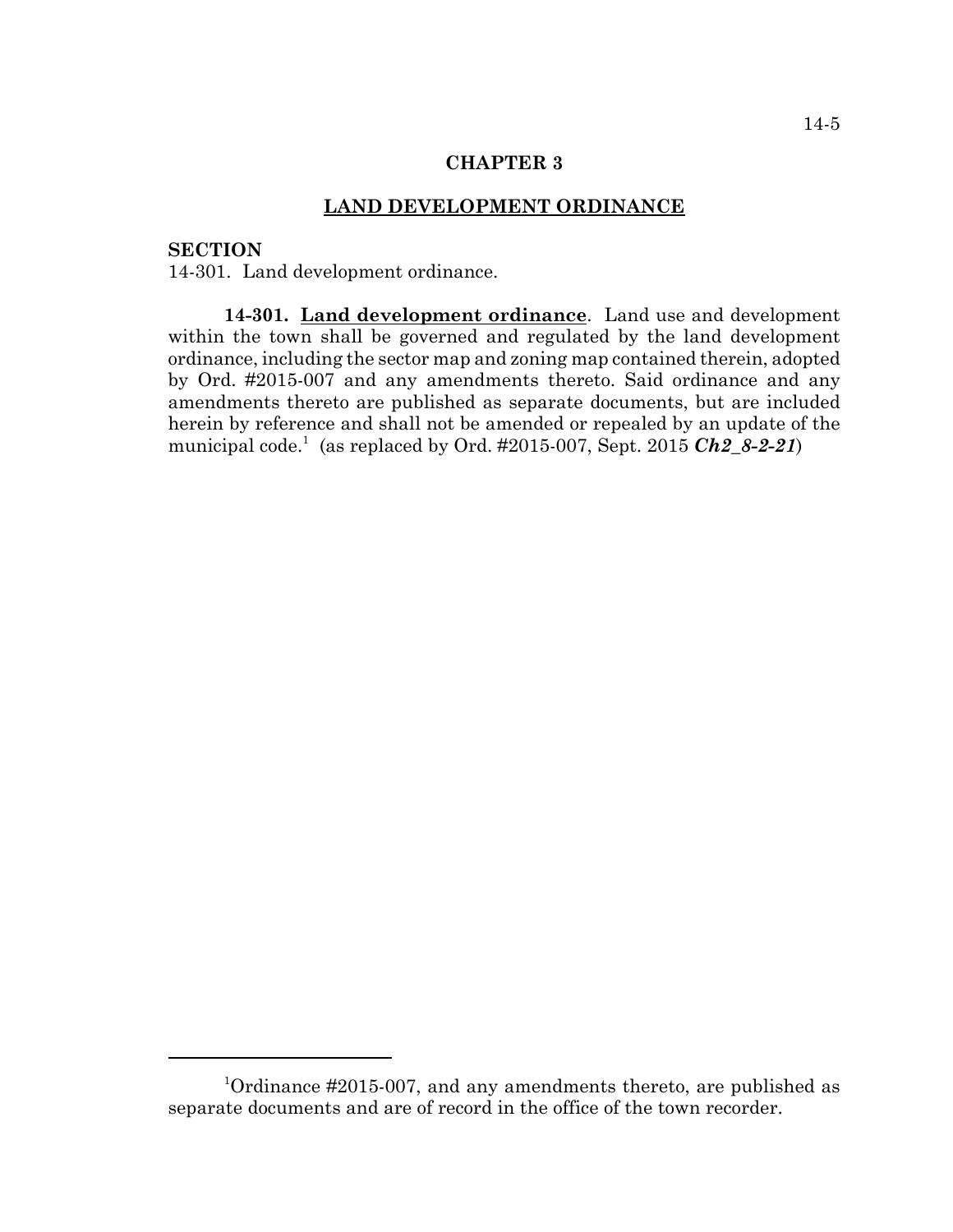#### **REVIEW CHARGES AND INSPECTION FEES**

#### **SECTION**

14-401. Costs for review and inspection to be paid by developer or owner.

14-402. Reimbursement required.

14-403. Charges due when application filed.

**14-401. Costs for review and inspection to be paid by developer or owner**. All owners, developers and applicants, individually or by their authorized agents, employees or servants, seeking municipal approval for any proposed development/improvement of land by: subdivision, planned unit development, site plan, special exceptions approved by the board of zoning appeals, use changes, landscape plans, sketch plats, preliminary plats, final plats, construction plans, grading plans, roadway plans, drainage plans, wastewater facility plans, matters requiring the establishment of performance bonding, dedication of easements and facilities/structures associated with any of the foregoing, shall be responsible for the reimbursement to the Town of Thompson's Station for all actual review charges including, but not limited to, engineering review, engineering oversight and project site inspection charges/fees for services incurred by said town by virtue of, and as relate to the foregoing, by the town's designated consulting engineer and/or his appointed designee, town attorney or any other designated consultant rendering services ancillary to the foregoing for and on behalf of the municipality.

Such charges and fees are not deemed to be taxes, but rather offset actual incurred engineering expenses of the municipality for an owner, developer and applicant seeking development of land and improvement of lands within the municipality. (Ord. #04-001, April 2004, modified)

**14-402. Reimbursement required**. All actual charges to be reimbursed to the municipality shall be paid within fifteen (15) days from the date of billing by the municipality. In the event said reimbursed charges are not paid, timely, any permit or approval before given or issued shall become void and default may be declared upon any performance bonding posted with the Town of Thompson's Station. (Ord. #04-001, April 2004)

**14-403. Charges due when application filed**. Notwithstanding the foregoing, certain charges shall be paid at the time of submittal or time application is made to the town or its planning commission as a base minimum. The schedule of such charges to be paid in advance, as set by ordinance, shall be maintained in the town recorder's office. (Ord. #04-001, April 2004, modified)